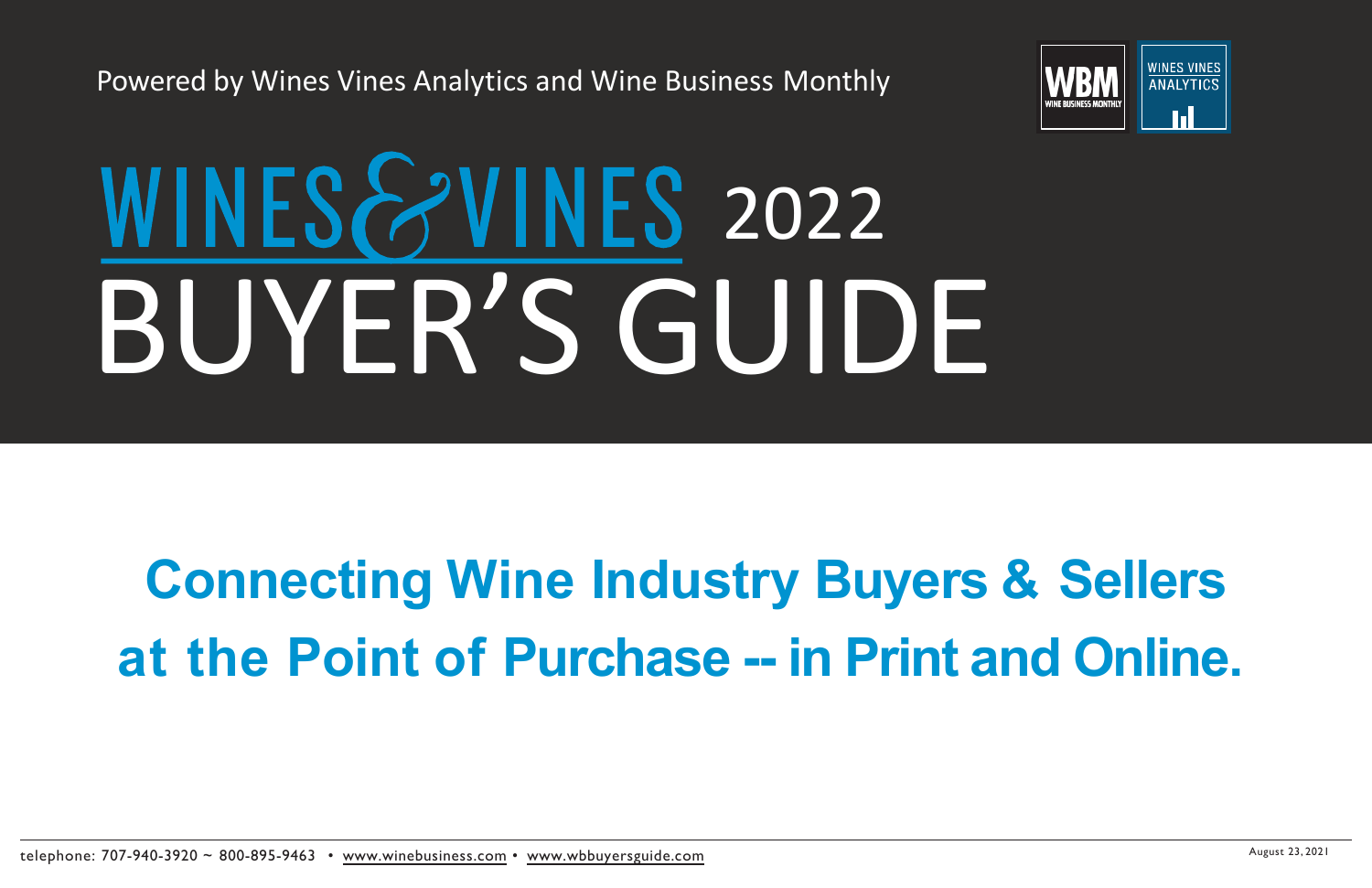# **Unprecedented Opportunity to Gain New Winery Customers**

- Severe economic disruption over the past 18 months has meant large staff turnover within vendors serving the wine industry -- as well as vendors merging or even going out of business
- These changes in vendor company status and personnel will cause many wineries to look for potential new vendors.

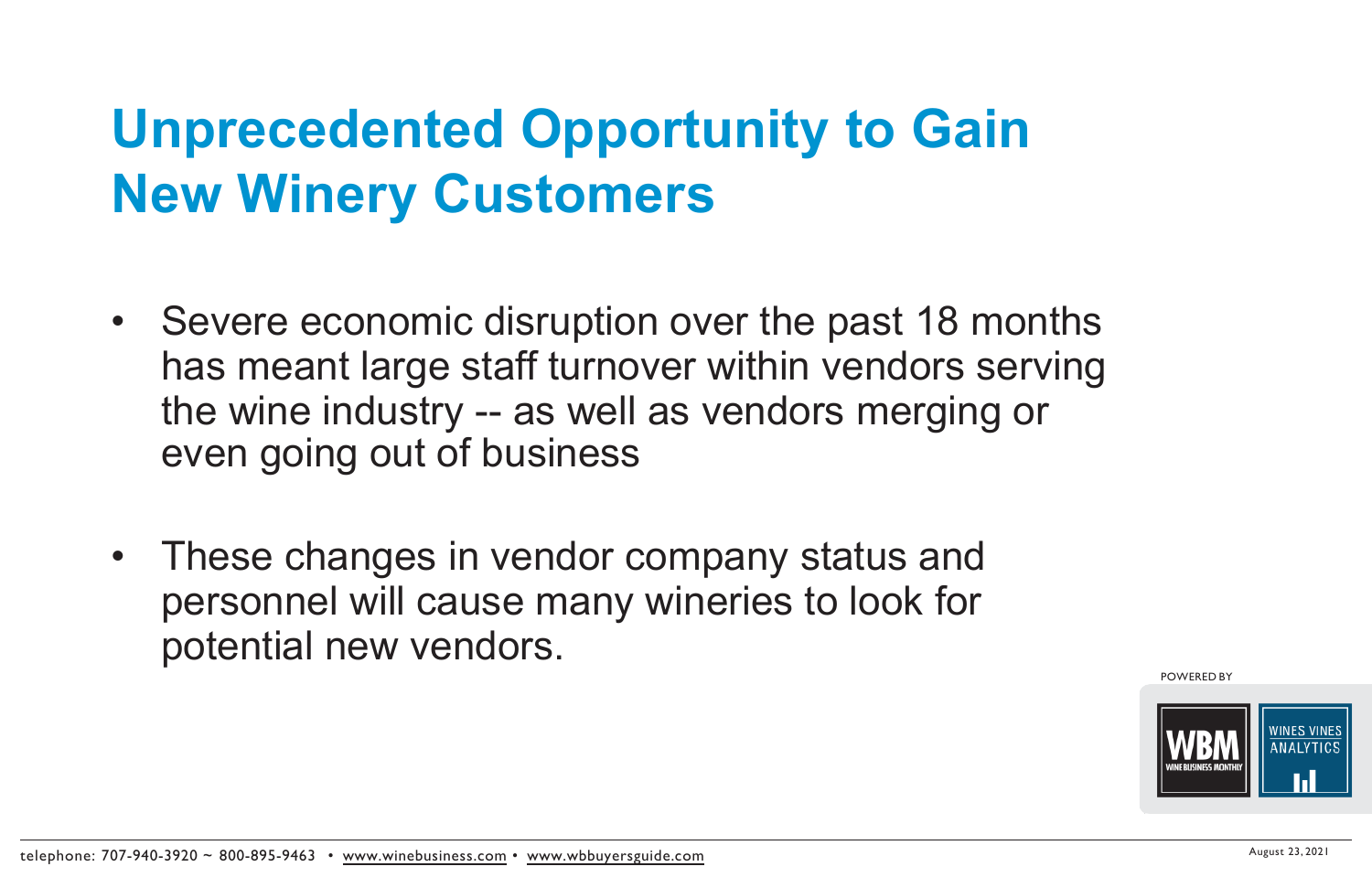### **How Will Wineries Find New Vendors?**

- Holding In-person meetings and tradeshows has been nearly impossible in the past 18 months, and is likely to be limited for at least the next nine months – prime buying time for wineries.
- Because of the restrictions on in-person meetings **wineries will turn to the only curated, comprehensive, up-to-date, wine industry specific** list of vendors: the Buyer's Guide
- Advertisements and promotions encouraging wineries to turn to the Buyer's Guide will run in *Wine Business Monthly* magazine, in the Daily News Email and on the winebusiness.com website.

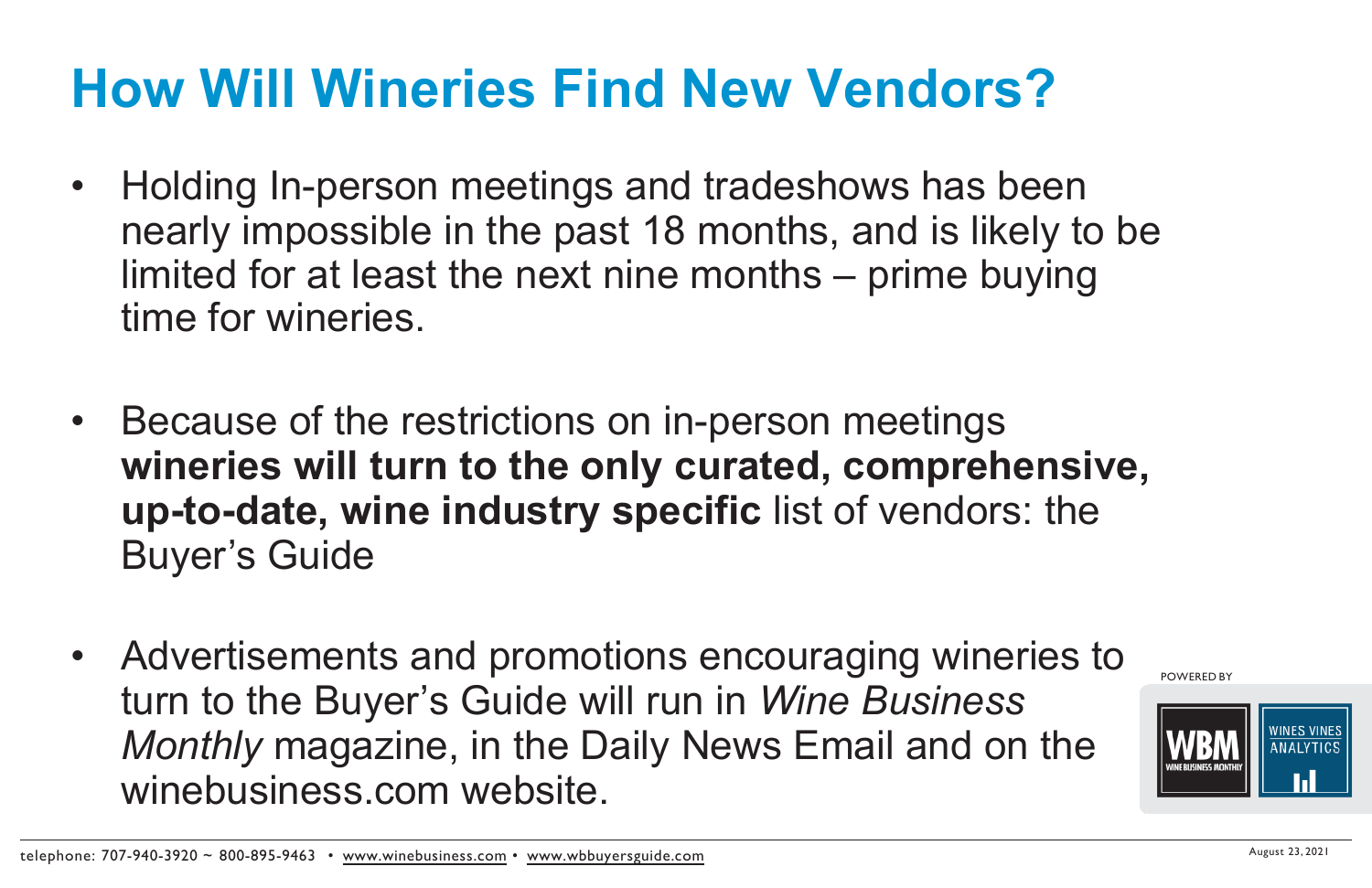# **How Will Wineries Find New Vendors?**

Some wineries buyers will want to research their purchases in print, others will want to do their research online. The Buyer's Guide is available in both mediums.



**The online version** of the Buyer's Guide will be integrated into the newly re-designed winebusiness.com website, the leading website for the wine industry with over 150,000 unique visitors per month.



**The print version** of the Buyer's Guide will be mailed to over half of US wineries producing at least 5,000 cases annually.

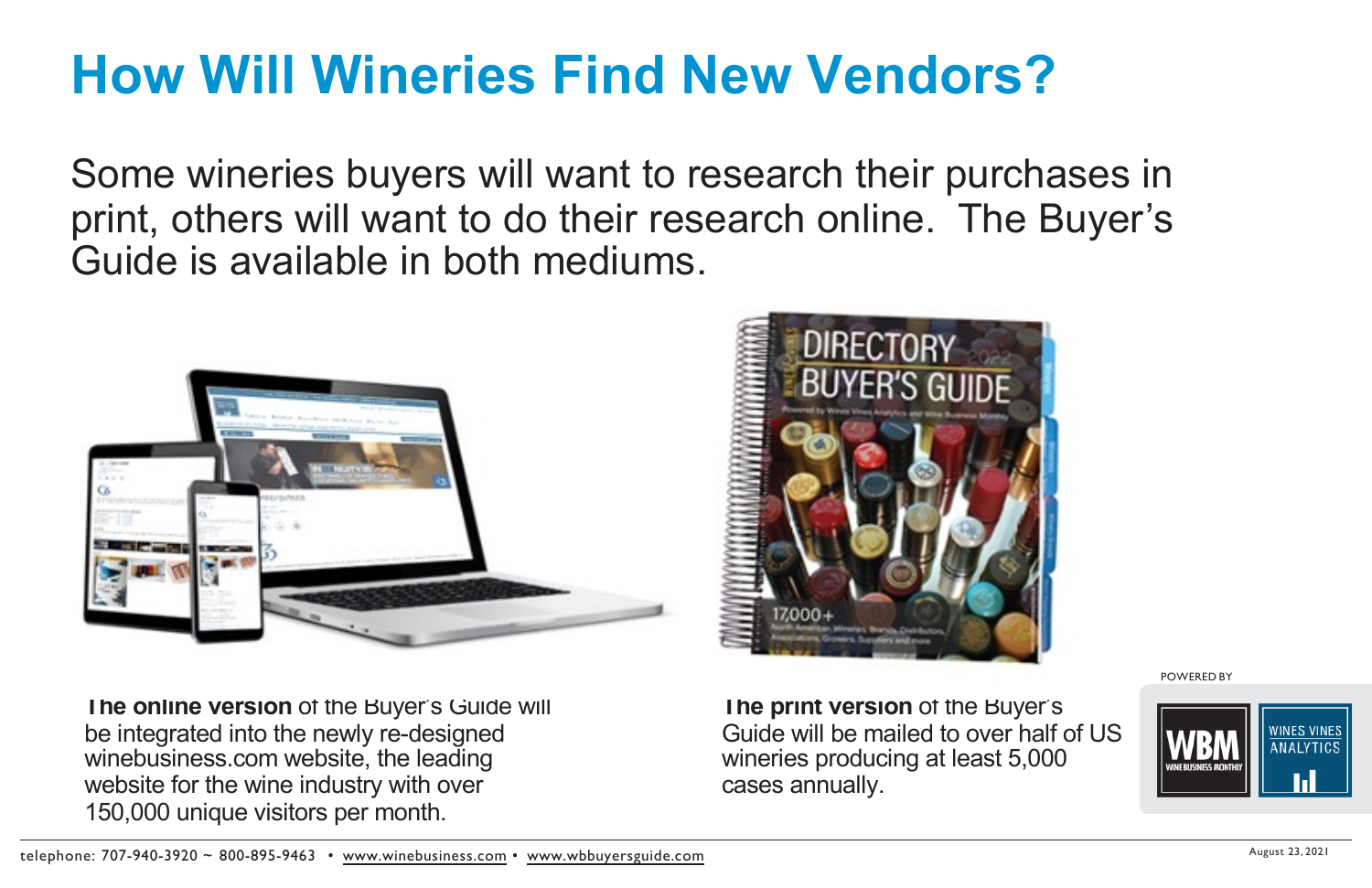### **A Partial List of Wineries that Received the 2021 Buyer's Guide**

A Rafanelli Winery & Vineyards A S V Wines A To Z Wineworks A X R Napa Valley Madrone Vineyard Abacela Adams County Winery Adelaida Vineyards & Winery Adelsheim Vineyard Adirondack Winery Akash Winery & Vineyard Alba Vineyard Alexander Valley Vineyards Allegro Winery Alma Rosa Winery & Vineyards Alpha Omega Winery Amigoni Urban Winery Anaba Wines Ancient Peaks Winery Andis Wines Andrew Murray Vineyards Andrew Peller Antica Napa Valley Anyela's Vineyards Argyle Winery Artesa Vineyards & Winery Asti Winery Atwater Estate Vineyards Aubert Wines August Hill Winery B N A Wine Group Badger Mountain Balboa Winery Baldacci Family Vineyards Balletto Vineyards & Winery Barboursville Vineyards

Bargetto Winery Barnard Griffin Winery Barnett Vineyards Bear Creek Winery Bell Mountain Vineyards Bell Springs Winery Bella Vineyards & Wine Caves Bending Branch Winery Benton-Lane Winery Benziger Family Winery Bergstrom Winery Bernardus Vineyards & Winery Bethel Heights Vineyard Bevan Cellars Bianchi Winery & Tasting Room Biltmore Estate Winery Black Ankle Vineyards Black Stallion Estate Winery Blue Rock Vineyard Bluestone Vineyard Bogle Vineyards Boisset Collection Bokisch Vineyards BookCliff Vineyards Booker Vineyard Bookwalter Winery Boordy Vineyards Bowers Harbor Vineyards Brack Mountain Wine Co. Brandborg Vineyard & Winery Brian Carter Cellars Brick Barn Winery Bridlewood Estate Winery Broadley Vineyards Broken Earth Winery

Brooks Wines Brown County Wine Co. Bryn Mawr Vineyards Buckingham Valley Vineyards Bully Hill Vineyards Buttonwood Farm Winery C Mondavi & Family Cain Vineyard and Winery Cairdeas Winery Cakebread Cellars Calcareous Vineyard Camarillo Custom Crush Canandaigua Winery Cardwell Hill Cellars Carhartt Vineyard Carneros Hills Winery Carol Shelton Wines Casa Barranca Wines Cass Wines Castello di Amorosa Castoro Cellars Cave B Estate Winery Caymus Vineyards Chamisal Vineyards Chappellet Winery Charles B Mitchell Vineyards Chateau Chantal Chateau Grand Traverse Chateau Montelena Winery Chateau St. Croix Winery Chateau St. Jean Winery Childress Vineyards Chrysalis Vineyards **Cinder** Cline Cellars Clos Du Bois

Clos Du Val Wine Co. Clos LaChance Winery Clover Hill Vineyards & Winery Colterris Wines Columbia Crest Winery Columbia River's Edge Winery Conn Creek Winery Conneaut Cellars Winery Constellation Brands Cooper's Hawk Winery Copa di Vino/Quenett Cellars Copper Cane Wines Coquelicot Estate Vineyard Cougar Crest Estate Winery Covenant Wines Coventry Vale Winery Crew Wine Co./Matchbook Crimson Wine Group Cristom Vineyards Cru Wine Co. Cuvaison Estate Wines Dablon Winery & Vineyard D'Alfonso-Curran Wines Danza del Sol Winerv DAOU Vineyards Darioush Winery Dashe Cellars Davis Estates Dehlinger Winery Del Dotto Vineyards Delicato Family Wines DeLille Cellars Diageo Chateau & Estate Wines

POWERED BY



Bronco Wine Co.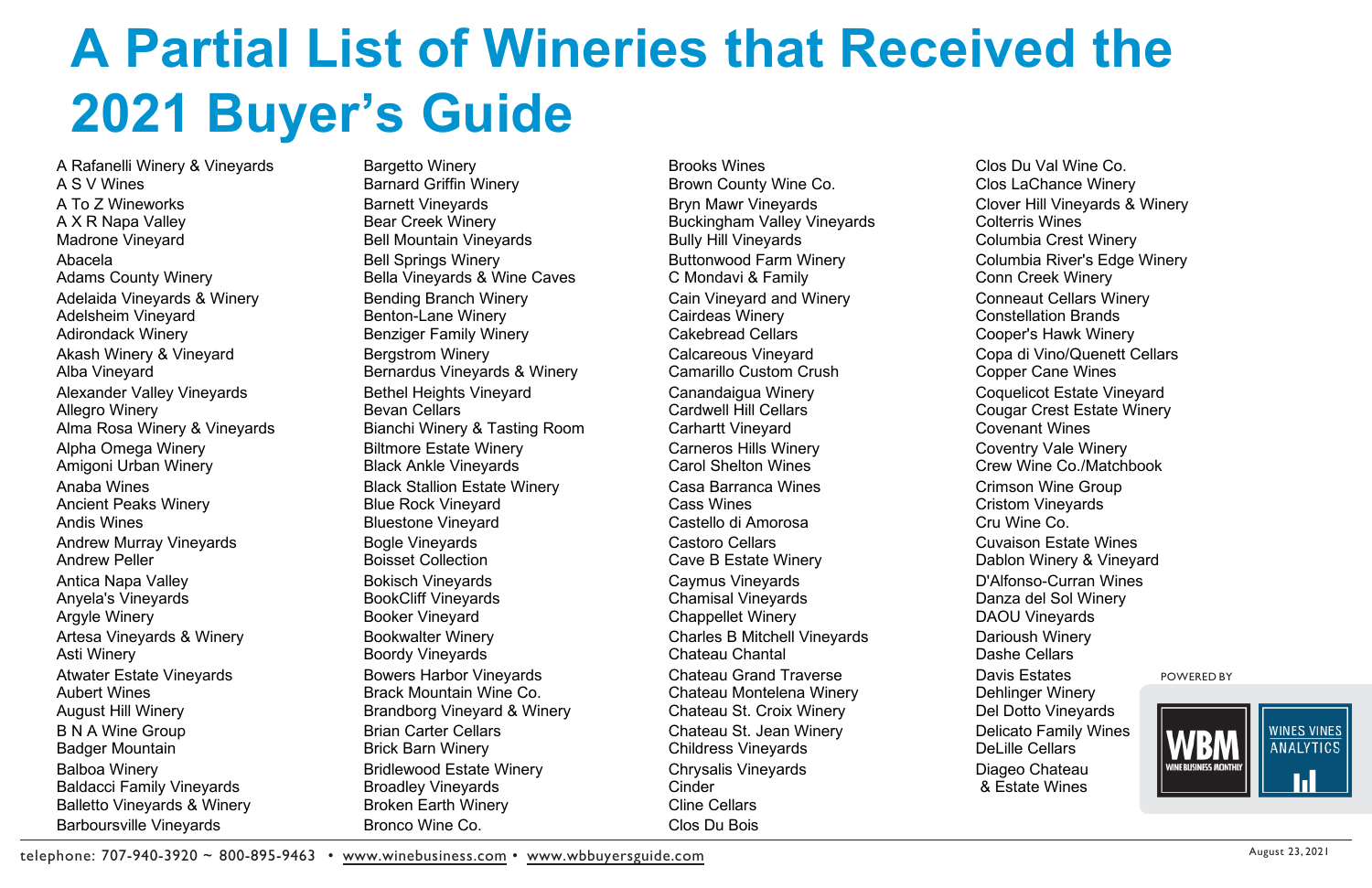# **Wineries will be Searching the Buyer's Guide -- How will They Find Your Company?**

- Many product categories in the Buyer's Guide have more than 40 companies listed
- Stand out from your competition and get your company's product and message in front of winery buyers as they research their purchases by advertising in the print and online versions of the Buyer's Guide.

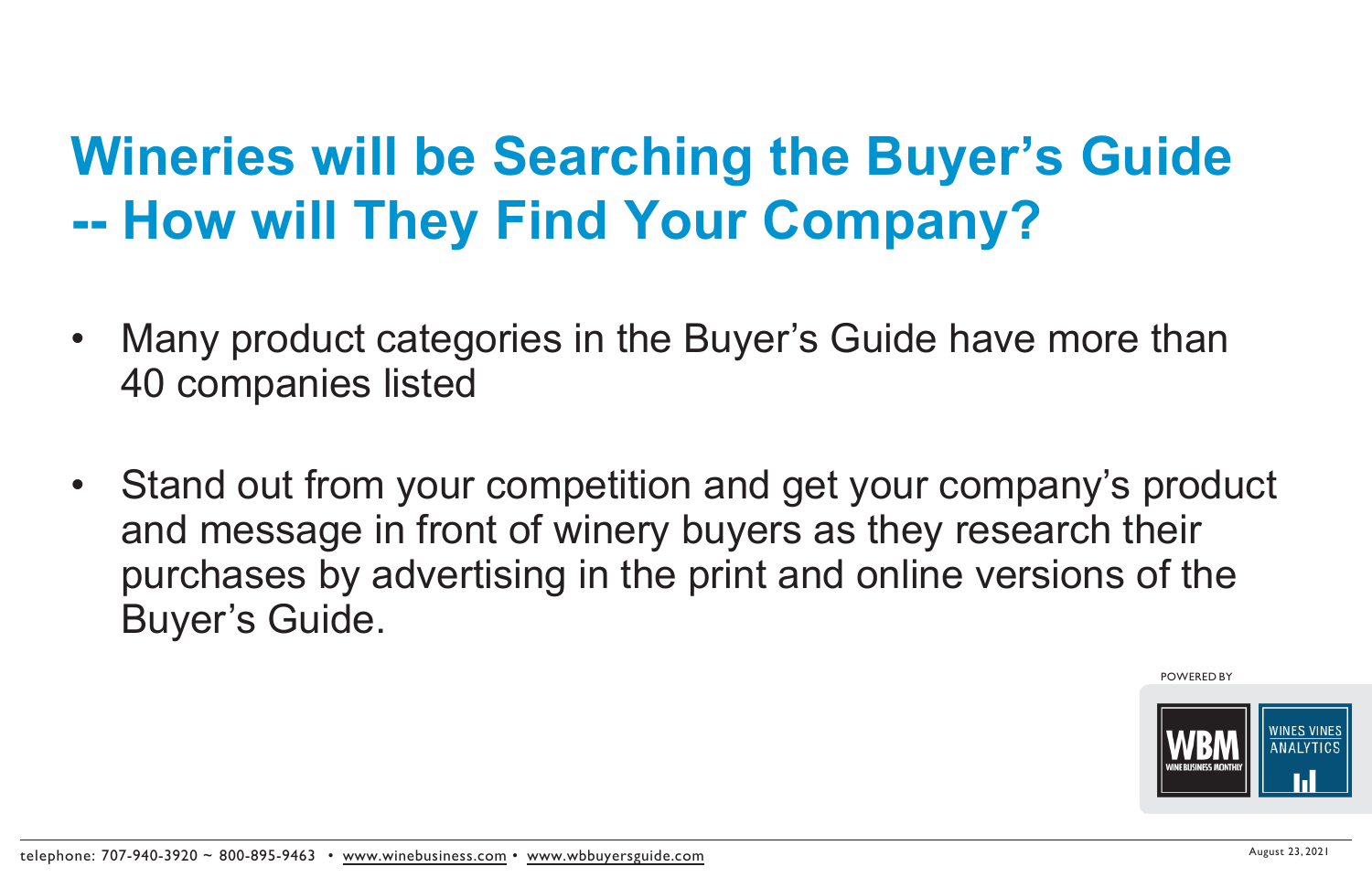### **Advertising in Buyer's Guide -- Print Benefits**

| <b>Buyer's Guide</b><br><b>Print Edition</b> | <b>Basic Listing</b><br>Spend up to \$1,000 in BG | <b>Premium Listing</b><br>Spend over \$1,000 in BG |
|----------------------------------------------|---------------------------------------------------|----------------------------------------------------|
| company name                                 |                                                   | <b>Bold Company Name</b>                           |
| address                                      |                                                   |                                                    |
| phone number                                 | single phone number                               | multiple phone numbers                             |
| website                                      |                                                   |                                                    |
| full contact detail                          |                                                   |                                                    |
| employee detail                              |                                                   |                                                    |
| brands sold                                  |                                                   |                                                    |
| company summary                              |                                                   |                                                    |
| *guaranteed to be<br>in the print edition    | <b>NO</b>                                         | <b>YES</b>                                         |

#### **Reserve Now! Deadline is October 15, 2021**

profiles delivered through an array of product formats worldwide.

#### **OAK SOLUTIONS GROUP**

Contact(s): Paul Abbott, Oak Solutions Spec., CA Central Valley, Central Coast, pabbott@ oaksolutionsgroup.com, (707) 480-1507; Kyle Sullivan, Dir. Sls., Int'l., ksullivan@ oaksolutionsgroup.com, (707) 287-8555; Amy LaHue, Oak Solutions Spec., Eastern United States, alahue@oaksolutionsgroup.com, (573) 442-9717; Derek Sanchez, Tech. Sls. Mgr./Wine Chemist, Int'l., dsanchez@oaksolutionsgroup.com, (707) 259-4988; Stephanie Blancas, Oak Solutions Spec., CA, OR, WA, sblancas@oaksolutionsgroup.com,  $(707)$  259-4988 2557 Napa Valley Corporate Dr, Ste D, Napa, CA 94558 P: (707) 259-4988 F: (707) 255-5952 E: info@oaksolutionsgroup.com W: oaksolutionsgroup.com<br>Brands Sold: evOAK, trū/tan Products and Services: Through sensory science and creative technology, Oak Solutions Group offers two product lines with unparalleled selection: evOAK forward-thinking oak products and trü/tan enological tannins.

**OAK WISE** 

**Premium Listing**

> **Basic Listing**

809 Black Diamond Way, Lodi, CA 95240 P: (209) 224-5353 F: (209) 625-8953 W: oak-wise.com

#### **OENOFRANCE USA, LLC**

Contact(s): Fabien Machard, Reg. Mgr.- USA, Oregon - Mendocino - Temecula - Paso Robles, fmdg@oenofranceusa.com, (707) 971-8271, (707)

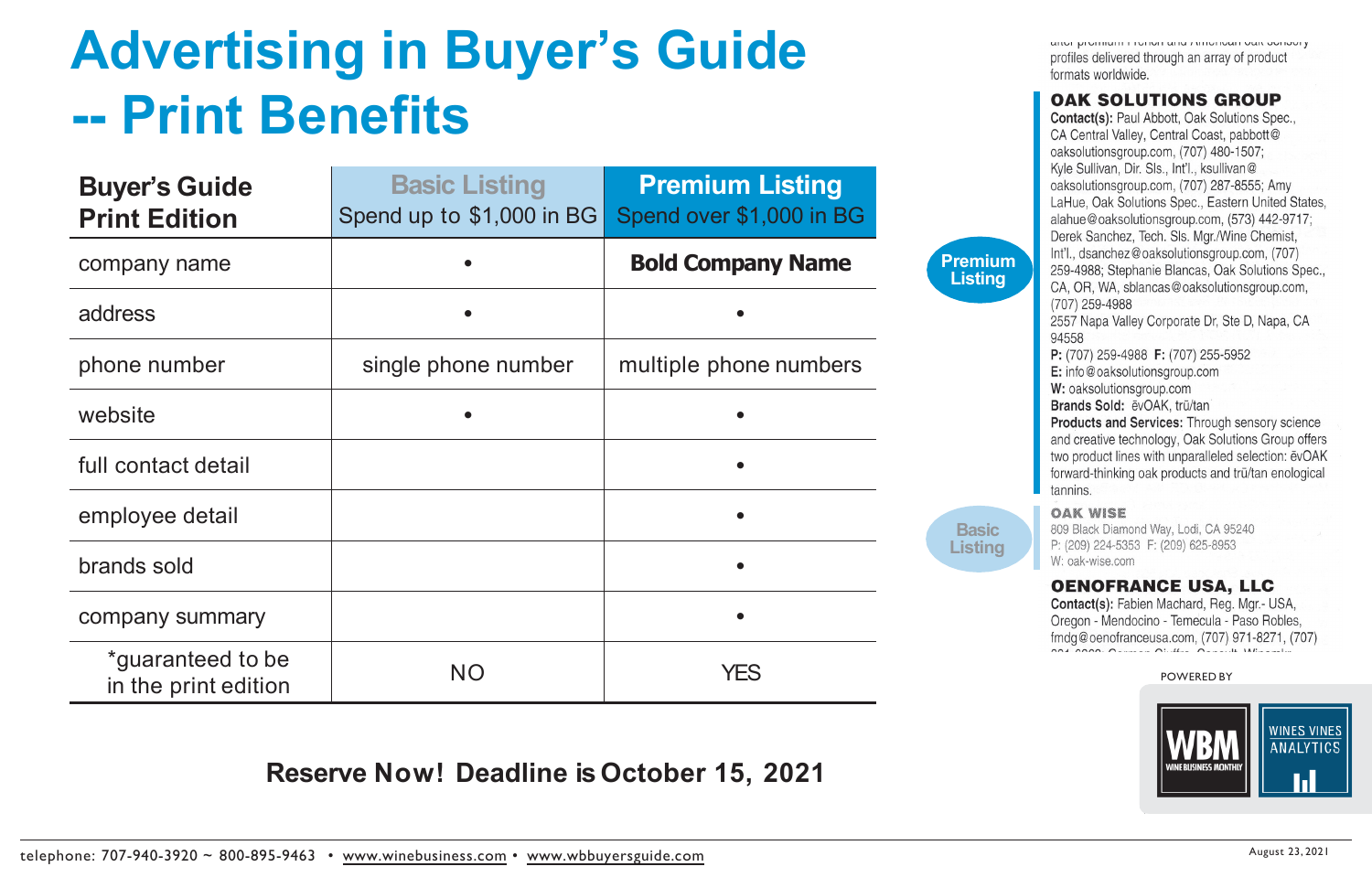# **Advertising in Buyer's Guide -- Online Benefits**

### Logo Added to Listing in Search Results

- **Spend \$1,000+ in the Buyer's Guide and receive a FREE upgrade to your company's presence in the Buyer's Guide online**
- Your logo will be included in your listing on the search results page, making sure your Brand stands out.







Seguin Moreau Napa Cooperage Barrels in Bordeaux and Burgundy shapes and larger formats: French, American, European and<br>Russian oak. Wood for ICÔNE barrels is selected on chemical composition and targeted to specific<br>results. Oak tanks, plus a range of oak alternatives products.



Radoux manufactures French, American and Eastern European oak barrels (including 36 month<br>options), puncheons, casks, tanks, chips and tank staves. Radoux's proprietary Oakscan® technology<br>is now applied to both barrel and oak for enology products.

#### J Rettenmaier USA

Vitacel filter aid is a crystalline silica-free, biodegradable, pure cellulose replacement for DE

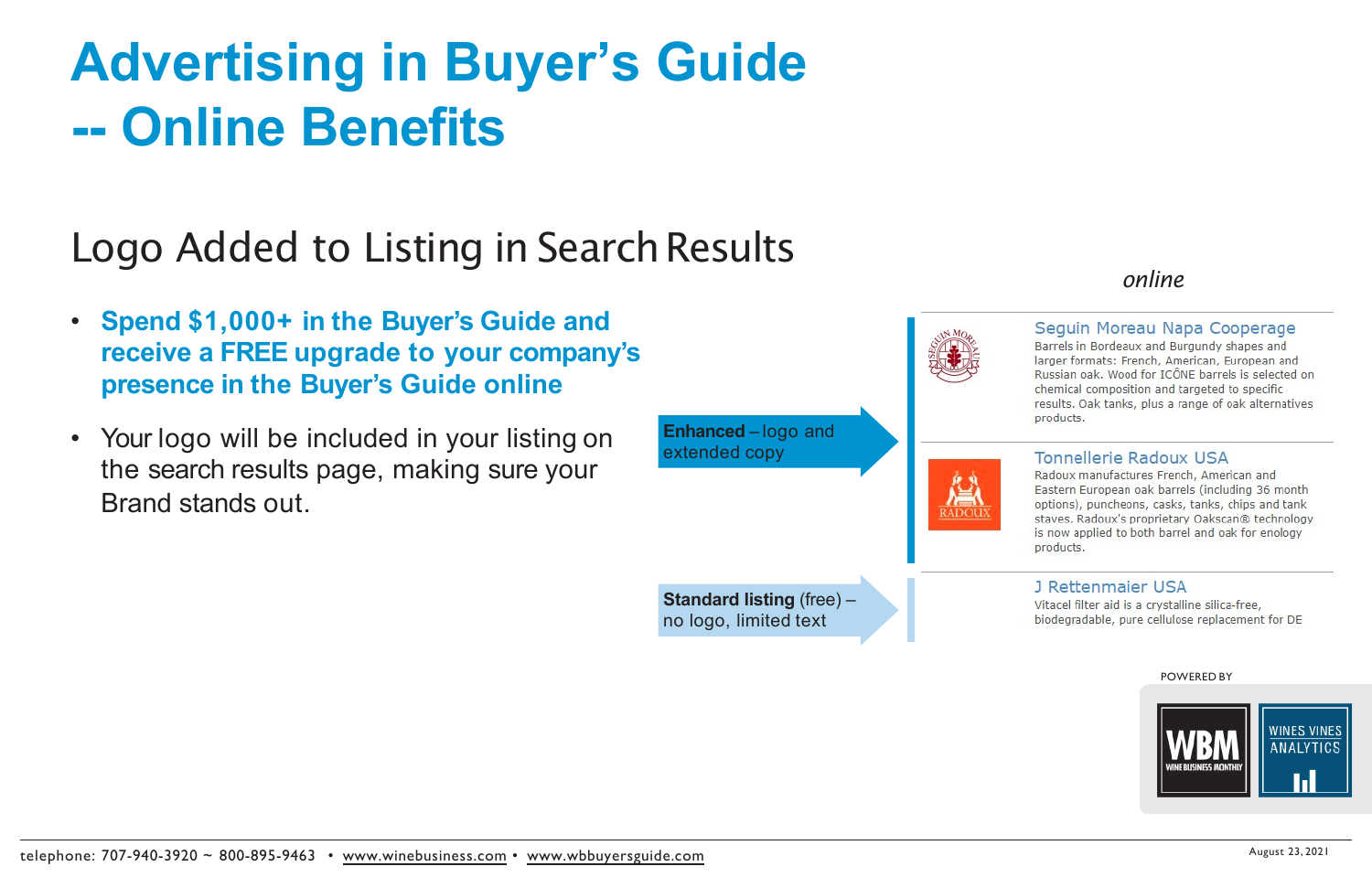# **Advertising in Buyer's Guide -- Online Benefits**

### Enhanced Profile

- **Spend \$1,000+ in the Buyer's Guide and also receive a FREE upgrade to your Online Business Profile which enables you to showcase your products in the most advanced way possible.**
- **An Enhanced Online Business Profile** can include:
	- ~ A hero banner showcasing products or brand
	- ~ Multiple contact information
	- ~ Marketing materials
	- ~ Videos
	- $\sim$  Product photos
	- ~ Social media handles



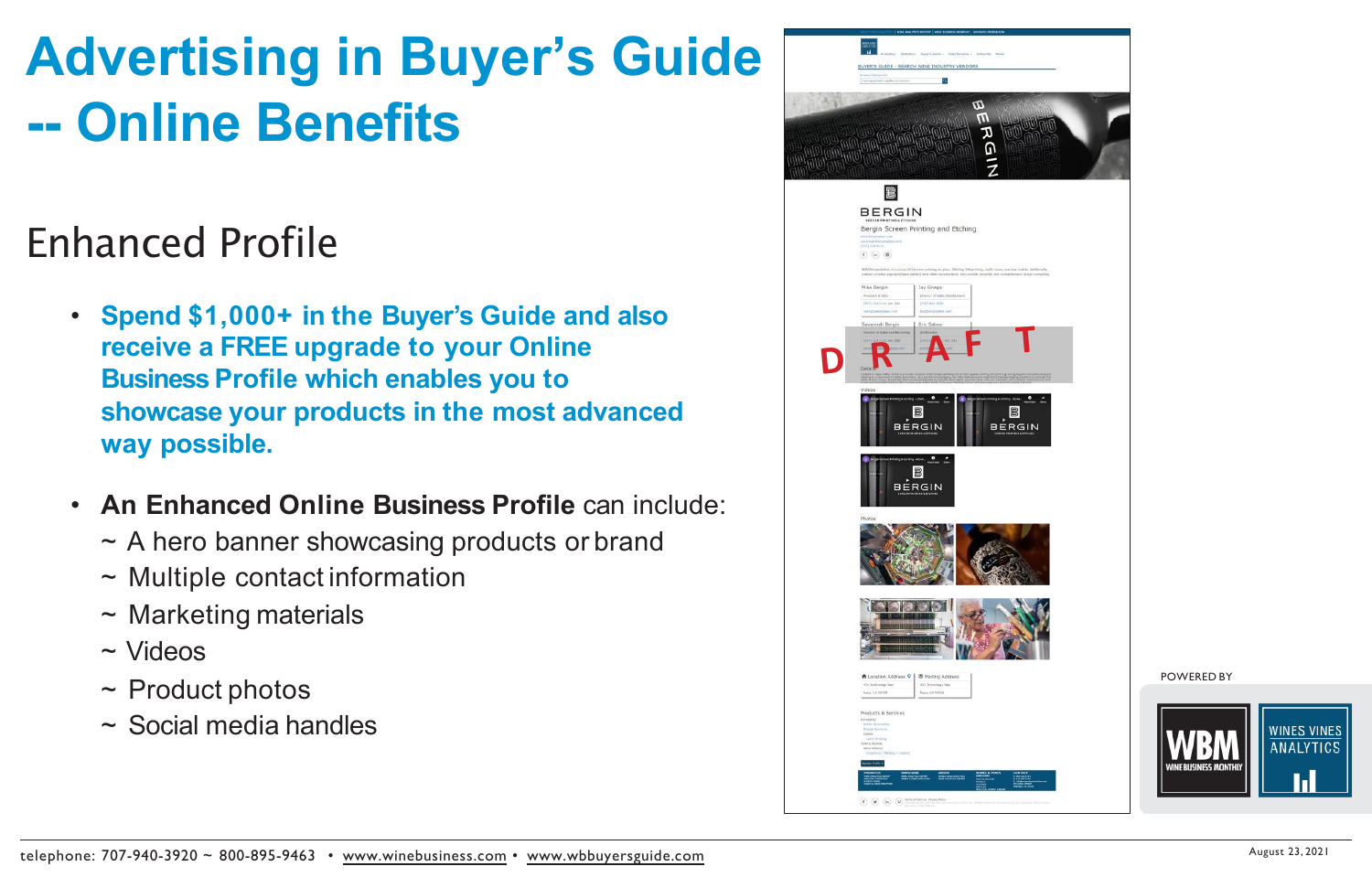# **Advertising in the Buyer's Guide**

- For one price, get your message in front of wineries as they research purchases -- in print and online.
- Receive year-round exposure: the Buyer's Guide print edition is referenced the entire year. And your ad will be available in our Buyer's Guide Online year-round, 24/7!



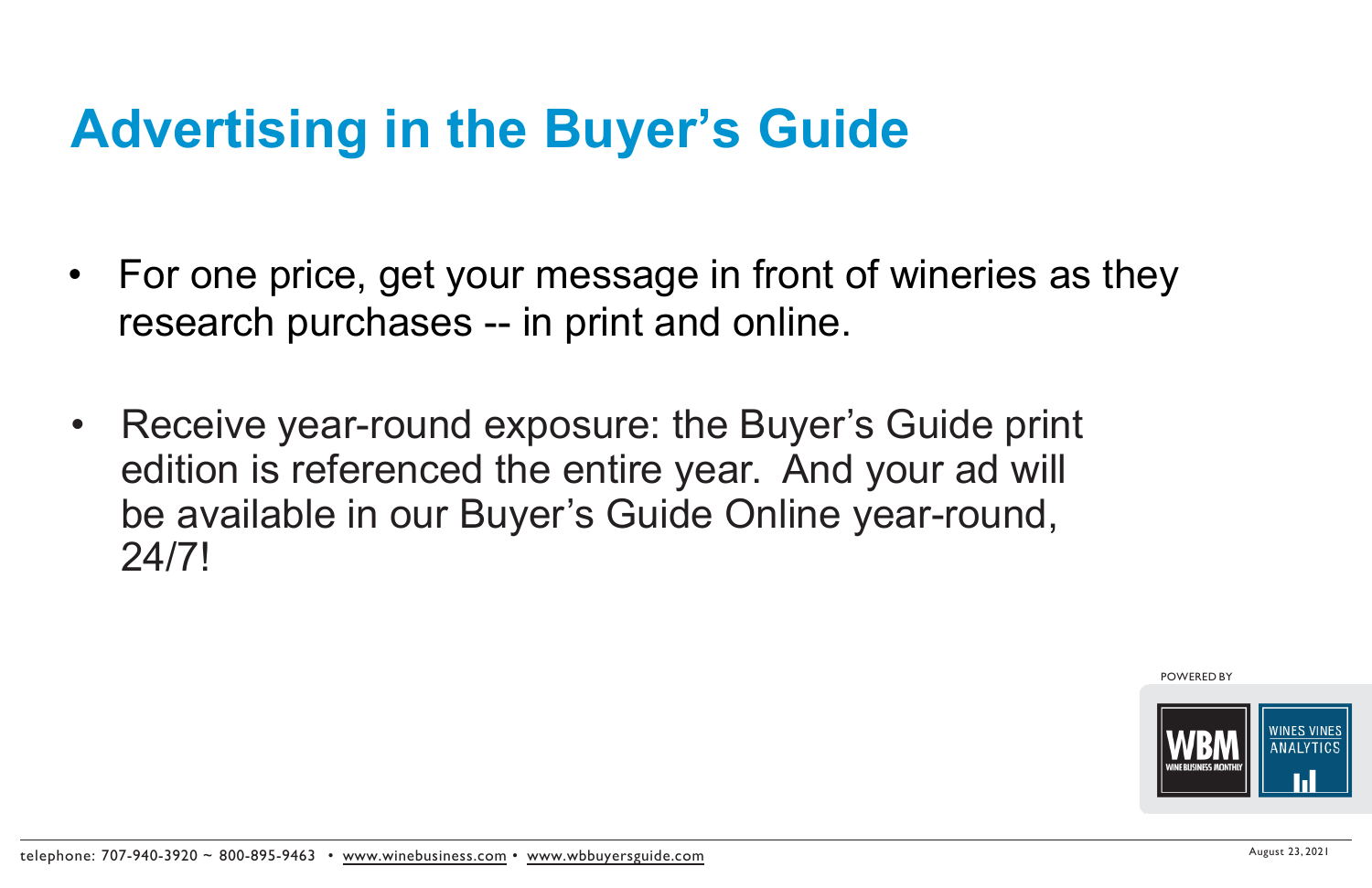### **2022 Rates & Specifications \*New for 2022 – rates are for package of both print AND online ads\*\***

|                                                                                                                                                                                                               |                                    | full page                                                      | 1/2 island   | $1/2$ v/h                                                                   | 1/4 vertical           | 1/8h                |
|---------------------------------------------------------------------------------------------------------------------------------------------------------------------------------------------------------------|------------------------------------|----------------------------------------------------------------|--------------|-----------------------------------------------------------------------------|------------------------|---------------------|
| 1x                                                                                                                                                                                                            | 4 Color                            | \$4,398                                                        | \$3,697      | \$3,568                                                                     | \$2,917                | \$2,497             |
|                                                                                                                                                                                                               | Black & White                      | \$2,490                                                        | \$1.801      | \$1,576                                                                     | \$893                  | \$520               |
| 4x                                                                                                                                                                                                            | 4 Color                            | \$4,213                                                        | \$3,579      | \$3,400                                                                     | \$2,883                | \$2,446             |
|                                                                                                                                                                                                               | <b>Black &amp; White</b>           | \$2,273                                                        | \$1,576      | \$1,402                                                                     | \$796                  | \$474               |
| <b>7x</b>                                                                                                                                                                                                     | 4 Color                            | \$3,999                                                        | \$3,444      | \$3,282                                                                     | \$2,833                | \$2,406             |
|                                                                                                                                                                                                               | <b>Black &amp; White</b>           | \$2,041                                                        | \$1,464      | \$1,245                                                                     | \$750                  | \$434               |
| 13x                                                                                                                                                                                                           | 4 Color                            | \$3,742                                                        | \$3,304      | \$3,136                                                                     | \$2,739                | \$2,367             |
|                                                                                                                                                                                                               | <b>Black &amp; White</b>           | \$1,761                                                        | \$1,319      | \$1,144                                                                     | \$663                  | \$388               |
| 20x                                                                                                                                                                                                           | 4 Color                            | \$3,355                                                        | \$2,939      | \$2,810                                                                     | \$2,457                | \$2,126             |
|                                                                                                                                                                                                               | <b>Black &amp; White</b>           | \$1,576                                                        | \$1,223      | \$1,026                                                                     | \$602                  | \$342               |
| Ad Sizes (W X H)                                                                                                                                                                                              |                                    | full page                                                      | 1/2 island   | $1/2$ v/h                                                                   | 1/4 vertical           | 1/8h                |
| WBM File Format: .PDF is the ideal file<br>format. Files should be exact dimension.<br>All colors are CMYK. No crop marks or<br>bleed on fractionals. We can use your ad<br>that ran in Wine Business Monthly |                                    | 7.375 x 9.75" (inset)<br>or<br>8.625 x 11.125"<br>(with bleed) | 5.5 x 7.125" | $3.625 \times 9.75$ "<br>(vertical)<br>or<br>7.375 x 4.625"<br>(horizontal) | $3.625 \times 4.625$ " | $3.625 \times 2.5"$ |
|                                                                                                                                                                                                               | Online is standard IAB 300x250 ad. |                                                                |              |                                                                             |                        |                     |

telephone: 707-940-3920 ~ 800-895-9463 • www.winebusiness.com • www.wbbuyersguide.com